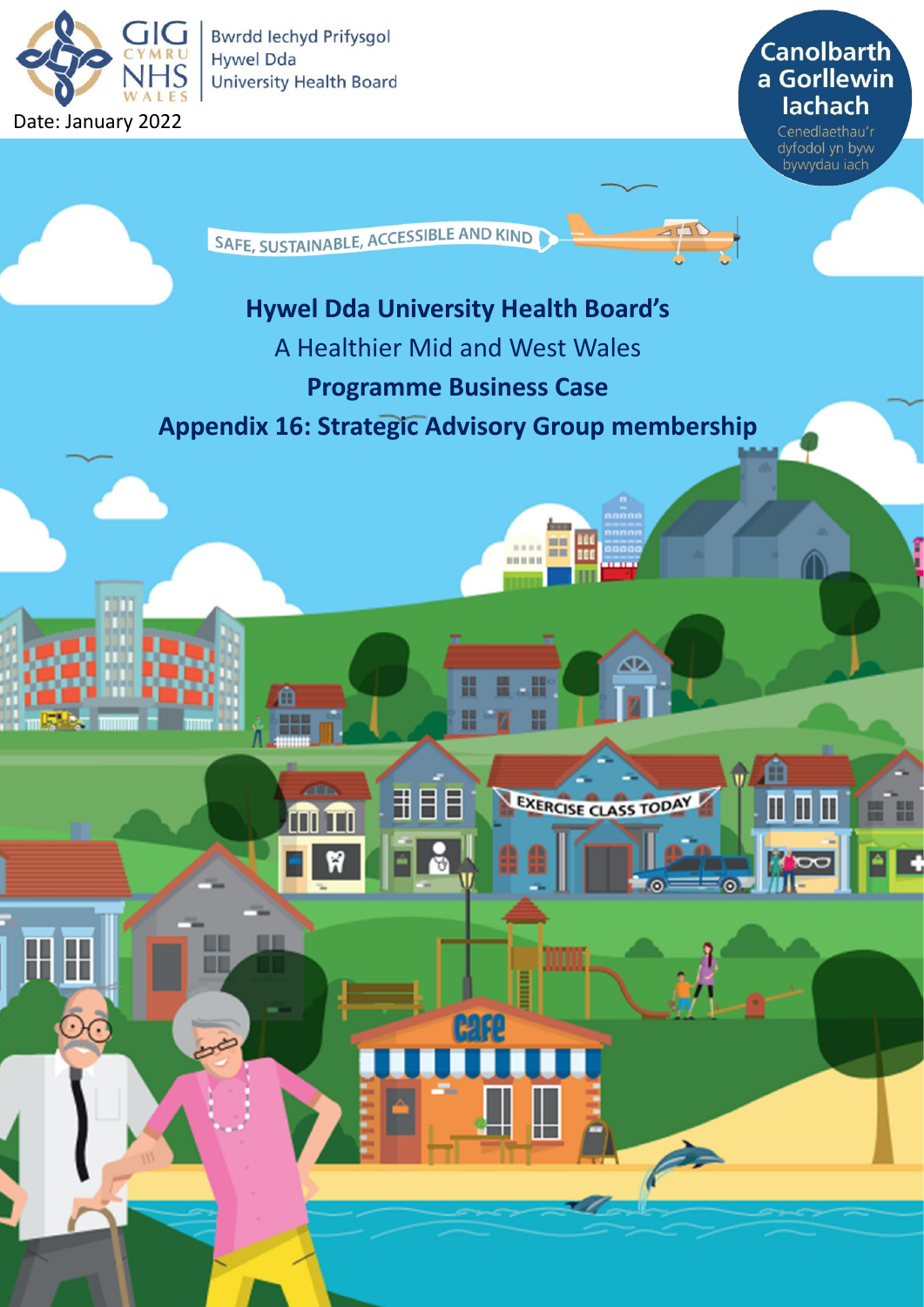

## **Appendix 16: Strategic Advisory Group membership**

Membership of the Strategic Advisory Group at January 2022 is set out below:

| <b>Core Membership</b> | <b>Title</b>                                                                  |
|------------------------|-------------------------------------------------------------------------------|
| Warren Lloyd           | Assistant Medical Director Mental Health & Learning<br>Disability             |
| Sion James             | Deputy Medical Director Primary Care & Community                              |
| Mark Henwood           | Deputy Medical Director Acute Services                                        |
| <b>Meinir Jones</b>    | Associate Medical Director Transformation & Value Based<br><b>Health Care</b> |
| Sarah Isaac            | Medicines Management Transformation Clinical Lead                             |
| <b>Helen Annandale</b> | Therapies & Health Science Transformation Lead                                |
| <b>Bethan Lewis</b>    | Nursing & Patient Transformation Lead                                         |
| <b>Tracy Walmsley</b>  | Senior Workforce Development Manager                                          |
| Sian Passey            | <b>Assistant Director of Nursing</b>                                          |
| <b>Peter Skitt</b>     | County Director Ceredigion                                                    |
| <b>Elaine Lorton</b>   | <b>County Director Pembrokeshire</b>                                          |
| Rhian Dawson           | <b>County Director Carmarthenshire</b>                                        |
| <b>Rhian Bond</b>      | <b>Assistant Director of Primary Care</b>                                     |
| Keith Jones            | <b>Assistant Director Acute Services</b>                                      |
| <b>Hazel Davies</b>    | General Manager - BGH                                                         |